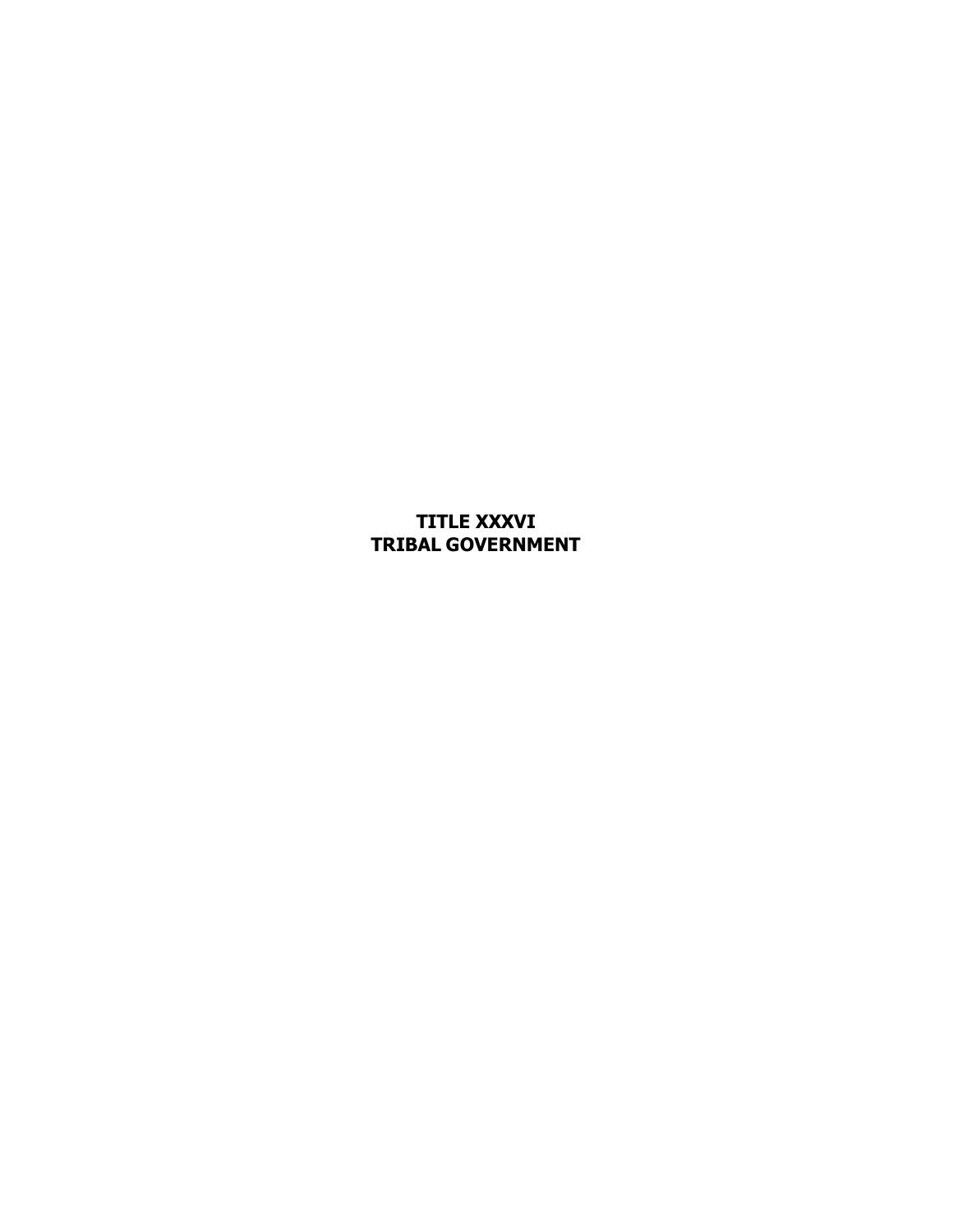# **CHAPTER 1.**

| $§36-1-1$  |  |
|------------|--|
| $§36-1-2$  |  |
| $§36-1-3$  |  |
| $§36-1-4$  |  |
| $§36-1-5$  |  |
| $$36-1-6$  |  |
| $§36-1-7$  |  |
| $§36-1-8$  |  |
| $§36-1-9$  |  |
| $$36-1-10$ |  |
|            |  |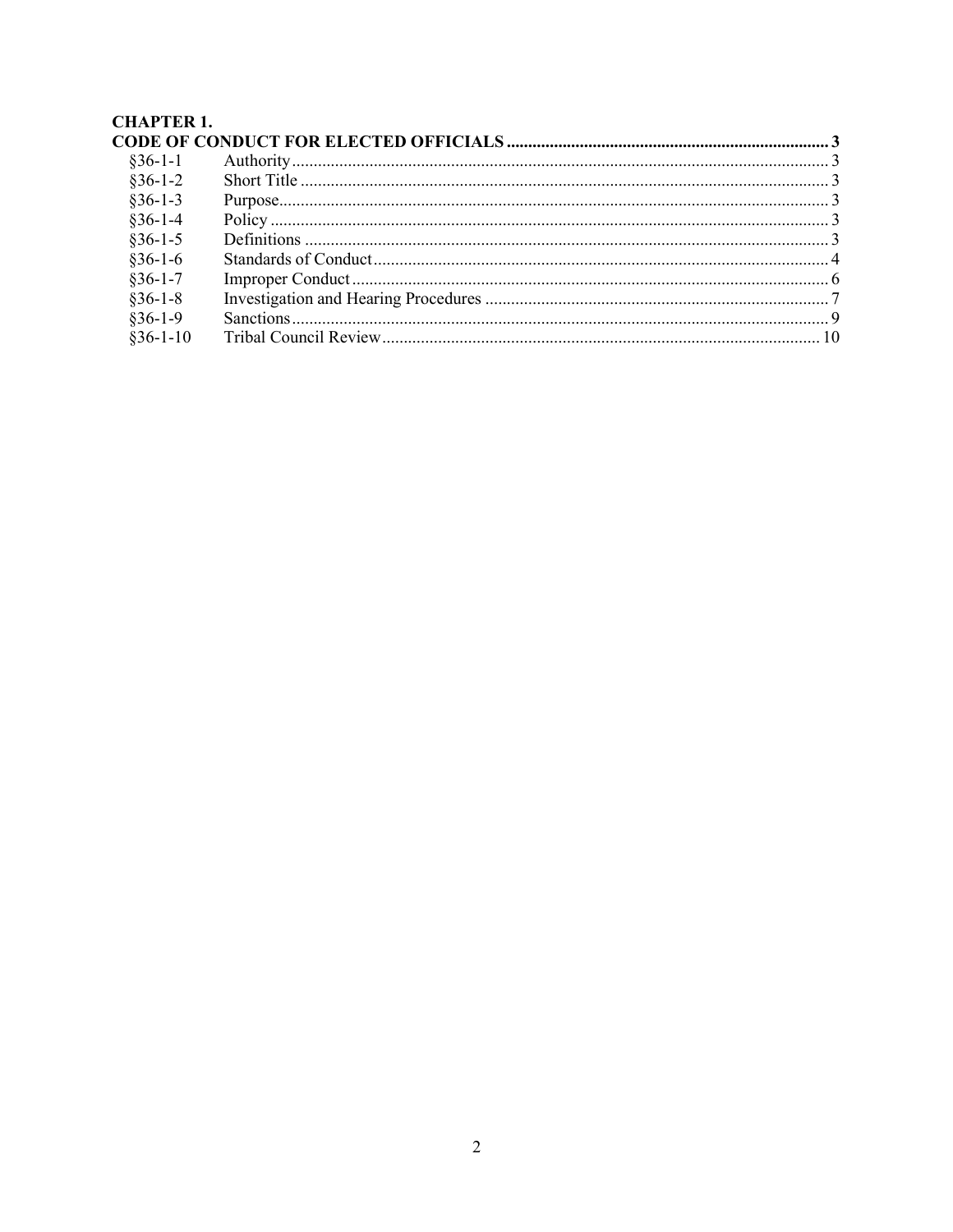# **CHAPTER 1. CODE OF CONDUCT FOR ELECTED OFFICIALS**

# **§36-1-1 Authority**

Pursuant to the authority vested in the Mississippi Band of Choctaw Indians by its Revised Constitution and Bylaws and particularly by Article VIII, Section 1(c) of the Constitution, the Tribal Council of the Mississippi Band of Choctaw Indians hereby enacts this Code of Conduct for Elected Officials establishing rules and procedures for the conduct of all Tribal government and business operations and to establish general procedures to regulate conflict of interest and nepotism.

# **§36-1-2 Short Title**

This Code shall be known as the "Code of Conduct for Elected Officials."

# **§36-1-3 Purpose**

- (1) Elected Officials are elected to represent and act on behalf of the Tribal membership and the Mississippi Band of Choctaw Indians with integrity and in a professional and dignified manner. The purpose of this Code is to maintain and protect this solemn obligation by outlining the ethical obligations of Elected Officials, to define the standards of conduct applicable to Elected Officials, and to set forth the consequences for violating these obligations.
- (2) While this Code is intended to describe appropriate standards of conduct, all Elected Officials are expected on their own to conduct themselves in a professional and dignified manner so as to not bring shame or embarrassment to themselves, the Tribal government, and Tribal members.
- (3) Nothing in this Title shall be construed to limit the jurisdiction or authority of the Tribal Chief and the Tribal Council under the Revised Constitution and Bylaws, other Tribal law or policy, or Federal law. Nothing in this Code shall be deemed or construed as a waiver or limitation of the sovereign immunity of the Tribe, its agencies, officers or employees.

# **§36-1-4 Policy**

It is the policy of the Tribe that Elected Officials shall maintain the highest standards of honesty, integrity, fairness, and impartiality in their conduct, and they shall avoid any actions that would adversely reflect on the Tribal government and Tribal members. Elected Officials shall take action in the best interest of the Tribe and the tribal membership, not in their personal interest. Elected Officials shall not engage in behavior involving a conflict of interest, or acts that involve actual or apparent impropriety, as defined in this Code.

# **§36-1-5 Definitions**

The following definitions apply in this Code:

(1) "Actual or Apparent Improprieties" shall mean those acts involving an actual impropriety (such as illegal acts) while serving on behalf of the Tribe; acts involving an abuse of power;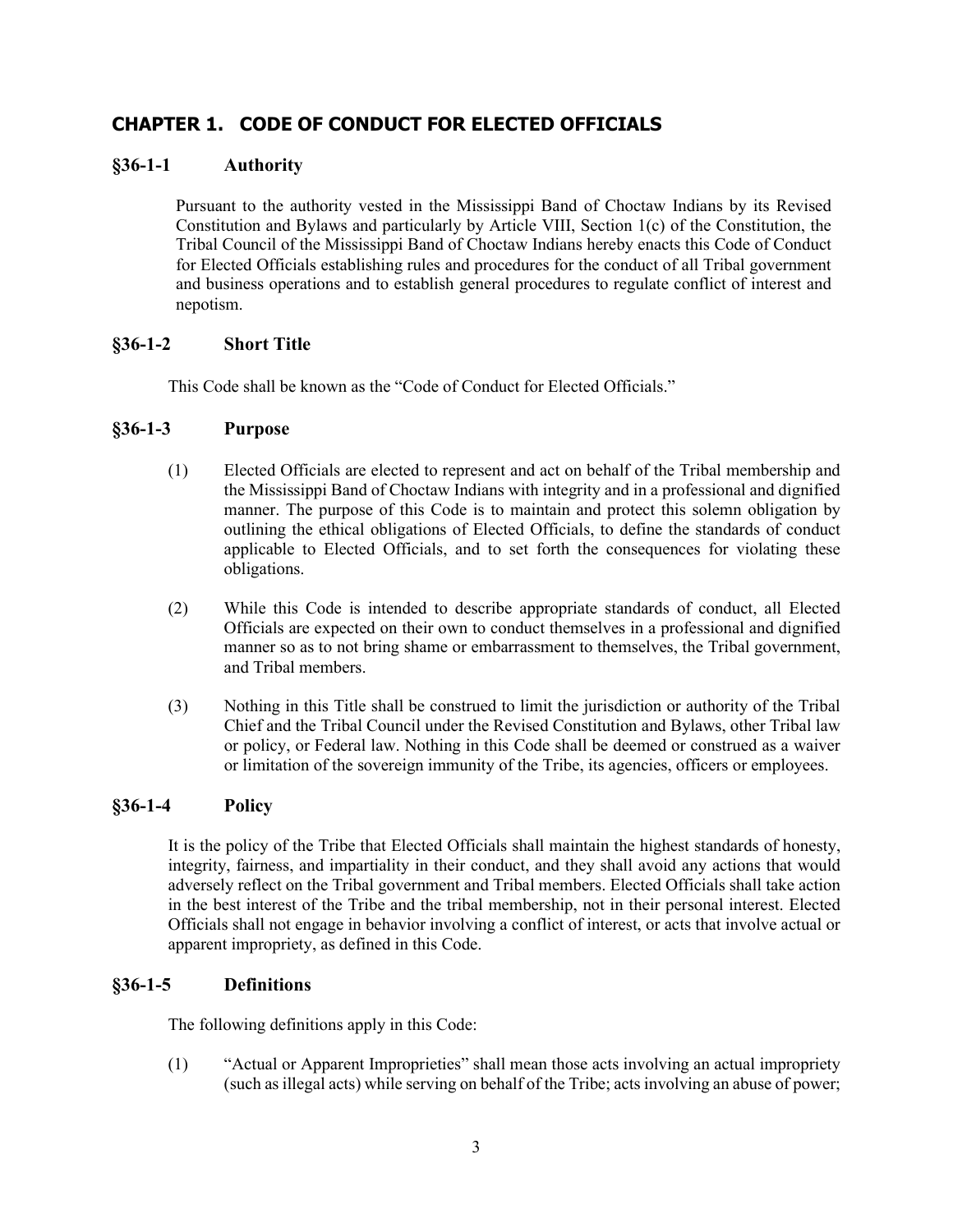acts involving dishonest or reprehensible conduct; or acts that would do a disservice to the Tribe's reputation.

- (2) "Committee Procedures" shall mean the Tribal Council Committee Systems Procedure, as amended.
- (3) "Conflict of Interest" shall mean: i) action or conduct by an Elected Official that is in conflict with the Elected Official's obligation to take actions in the best interest of the Tribe and the Tribal membership; or ii) when the Elected Official, or his/her Immediate Family, has or may foreseeably develop a personal or financial interest that is adverse to the Tribe.
- (4) "Elected Official(s)" shall mean the Tribal Chief and all members of the Tribal Council, either elected to office or appointed to replace an elected office.
- (5) "Expense Policy" shall mean the Tribal Council Expense Allowance Policies, as amended.
- (6) "Immediate Family" shall mean husband, wife, domestic partner, child (including a stepchild or adopted child), grandchild, brother, sister, mother, father, grandmother, grandfather, or any aunt, uncle, niece and nephew who is related to the Elected Official within the 3rd degree according to the Nolan Chart of Relationships and Degrees of Kindred. For purposes of this definition, "domestic partner" means an individual involved in a romantic relationship with the Elected Official and who lives together with the Elected Official and shares a common domestic life, but are not married.
- (7) "Personnel Policy" shall mean the MBCI Administrative Personnel Policy & Procedures, as amended.
- (8) "Tribal employee" shall mean any individual employed by the Mississippi Band of Choctaw Indians, whether a part of the Tribal Government, Tribal Business Enterprise, or any independent Tribal agency or regulatory body.

#### **§36-1-6 Standards of Conduct**

The expectation for Elected Officials to adhere to professional and ethical conduct goes beyond what can be outlined in this Code. Notwithstanding that expectation, the following standards of conduct and prohibitions against conflict of interest situations apply to Elected Officials.

- (1) Elected Officials shall not take any official action, whether in a Tribal Council meeting, committee meeting, or otherwise, in which they, or a member of his or her Immediate Family, have a direct personal or financial interest that could be affected by such action.
- (2) Elected Officials shall refuse any illegal offers, solicitations, payments, or other payment to induce business opportunities for themselves or their Immediate Family. Elected Officials must also refuse any offer that has the appearance of being an illegal or inappropriate offer, solicitation, payment, or remuneration.
- (3) Elected Officials shall attend all required meetings that have been properly called by the appropriate official. For Tribal Council members, one unexcused absence may constitute a violation of this Code and may subject that Tribal Council member to disciplinary procedures under Sections 8 and 9 of this Code. If a Tribal Council member is unable to attend a properly called meeting, that person should notify in advance the official who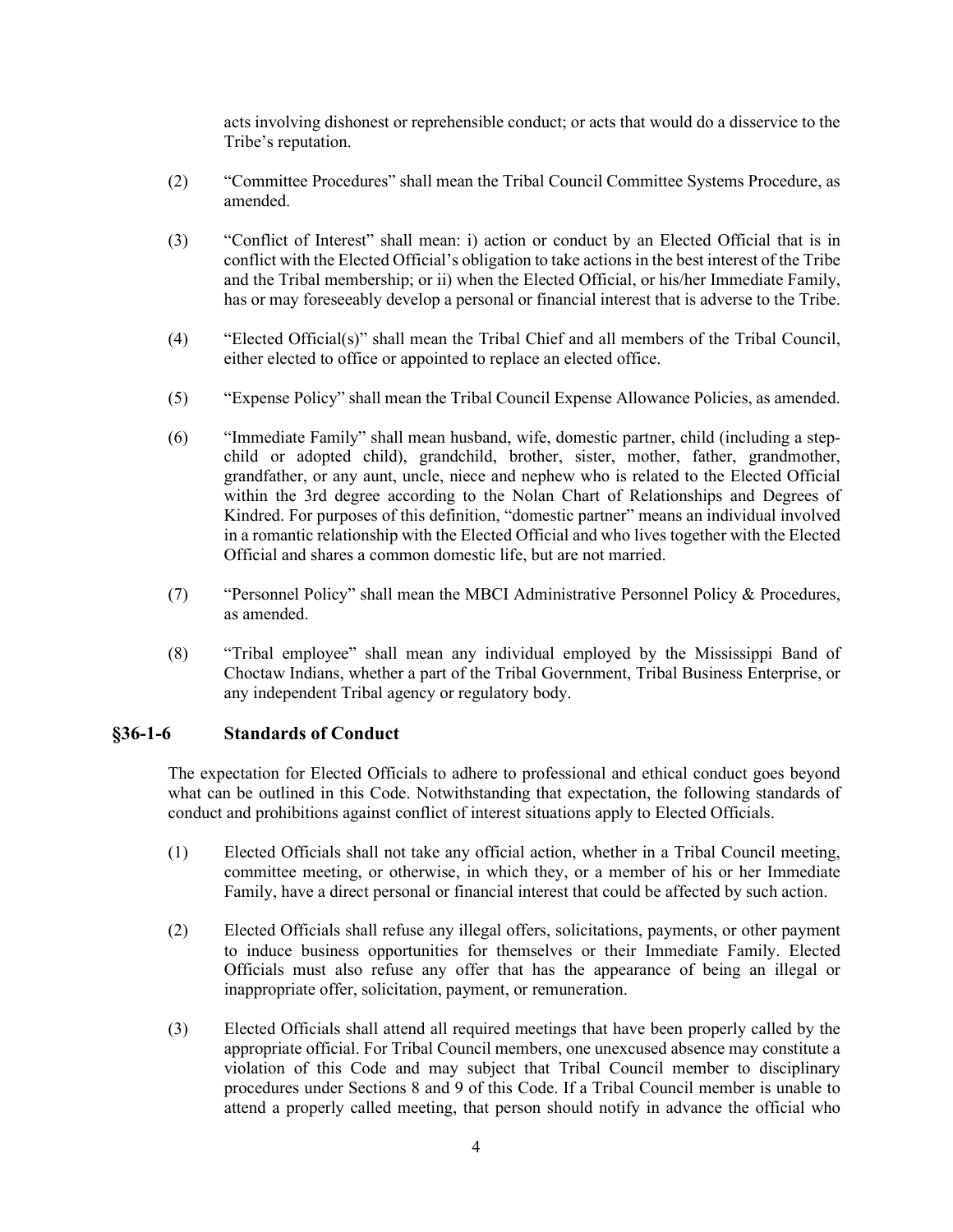called the meeting of his or her inability to attend the meeting to be properly excused. A "no call, no show" by a Tribal Council member for a properly called meeting is considered an unexcused absence. A "required meeting" under this subsection means a Regular Call or Special Call Tribal Council meeting or a Committee meeting to which a Tribal Council member is assigned.

- (4) Elected Officials shall perform their duties by making informed decisions in good faith and in a manner believed to be in the best interests of the Tribe.
- (5) Other than the authority to be exercised by the Tribal Council or Committee of the Tribal Council under the Tribe's Personnel Policy, Tribal Council Members shall not use their status as elected officials to interfere with Executive Branch employee decisions. The term "interfere" does not apply to general inquiries that may be made by Tribal Council members to the appropriate Executive Branch official.
- (6) Elected Officials shall not engage in any personal investments that may be presented to them or that they become aware of as a result of their position in the Tribe.
- (7) Notwithstanding Indian preference laws and policies of the Tribe, Elected Officials and any Immediate Family member of an Elected Official (individually and through any business entity in which the Elected Official or his or her Immediate Family member has a financial or ownership interest) shall not contract or subcontract with or otherwise conduct business of any kind for goods or services with the Tribal Government or any entity of the Tribe. Any current contract, subcontract, or other business relationship prohibited under this subsection shall cease, terminate, and be considered by the Tribe to be void within ninety (90) calendar days after the effective date of this Code.

#### EXCEPTIONS:

- (a) The prohibition in this subsection shall not apply during the Choctaw Indian Fair, Nanih Waiya Day, the Thanksgiving Feast, the World Series of Stickball, Native American Sports Association events, and Native American Youth Organization events (the "Events") under the following circumstances:
	- (i) when the Tribe, by contract or otherwise, pays for goods or services provided by any Elected Official or his or her Immediate Family member for and during the Events;
	- (ii) when the Tribe authorizes any Elected Official or his or her Immediate Family member who has been selected by the bid process to provide services or concessions for and during the Events, and;
	- (iii) when the Tribe hires on a temporary, short-term basis any Elected Official or his or her Immediate Family member for general labor services during the Events.
- (b) The prohibition in this subsection shall not apply when any Elected Official or his or her Immediate Family member is engaged in Cultural or Traditional Arts & Crafts activities which may include, but are not limited to, local festivals or community events that may feature Choctaw cultural traditions, customs, social practices, ceremonies, arts, crafts, music, dancing, Choctaw clothing, Choctaw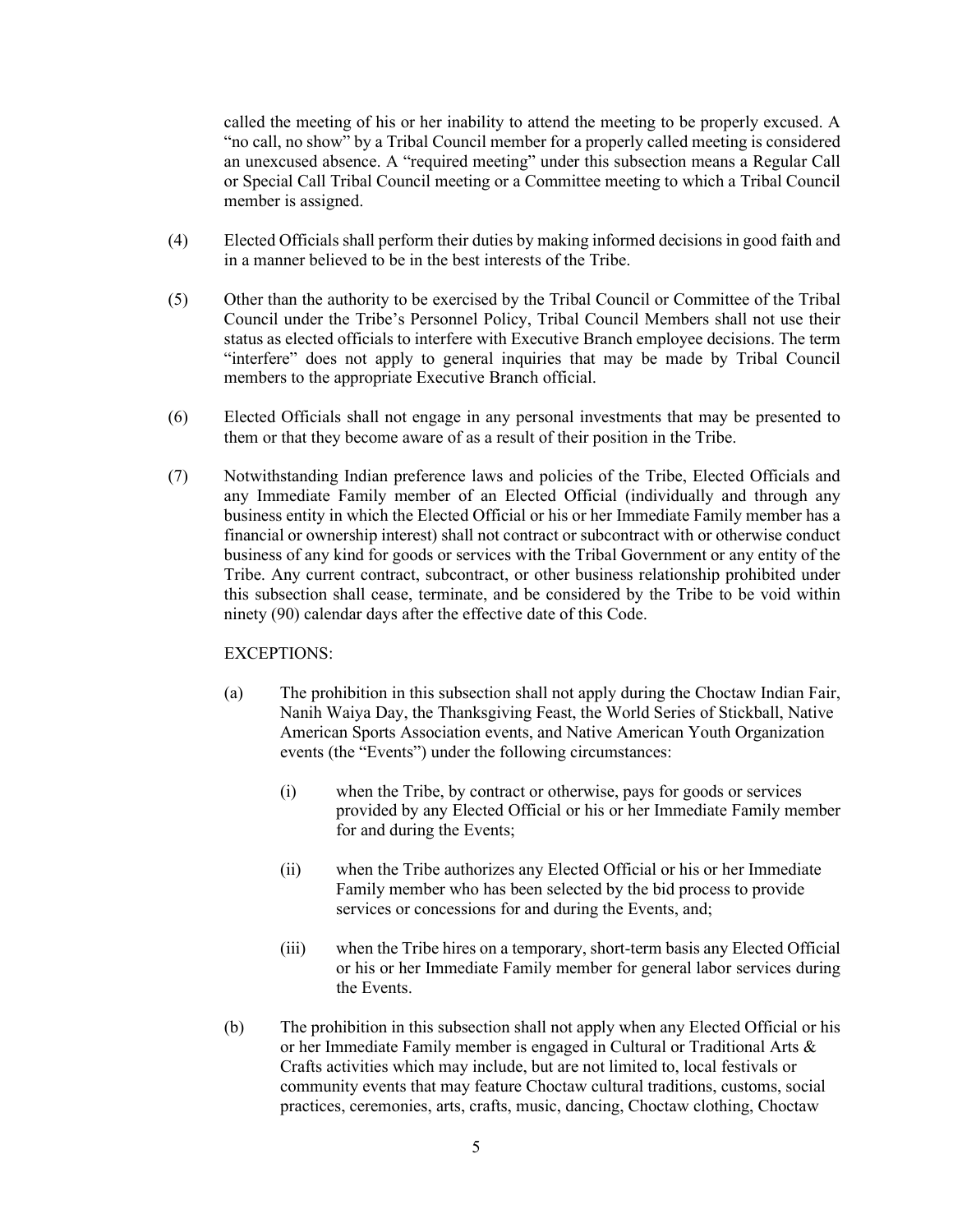language, and traditional foods. For purposes of this subsection, the term "Traditional Arts & Crafts" shall mean the handcrafting of items or the participation in any activity that conveys cultural customs and beliefs that are practiced and produced by the Choctaw people which may include, but are not limited to, Choctaw clothing, Choctaw music, dance, jewelry, foodways, traditional games, hand crafted items, oral traditions, and other similar practices.

- (8) An Elected Official shall not accept on his or her behalf, or on behalf of their Immediate Family, individual gifts, money, or gratuities, which includes meals:
	- (a) From persons receiving benefits or services under any program financially assisted by the Federal Government or by the Tribal Government;
	- (b) From any person or agency, including lobbyists, performing services under contract, including subcontracts, with the Tribe, and;
	- (c) From persons who are otherwise in a position to benefit from the actions of any Elected Official.

Gifts, rewards, or favors with a value of \$25.00 or less are excluded from this prohibition. Nothing in this Section is intended to prohibit Elected Officials from meeting over meals paid for with Tribal funds in furtherance of Tribal business. This subsection shall not apply when any Elected Official, using his or her own personal funds, gives a gift of money or anything else of value to any other Elected Official or Officials during the month of December for the Christmas holiday.

- (9) Elected Officials shall not knowingly make public (including any social media platforms) any confidential information received in connection with one's duties as an Elected Official, including but not limited to:
	- (a) Matters discussed during executive sessions of the Tribal Council or a committee of the Tribal Council;
	- (b) Matters protected as confidential under Tribal, Federal, or State law;
	- (c) Information given to a tribal official or employee with the reasonable expectation that such information would be kept confidential.
- (10) Elected Officials shall refrain from outbursts, disruptive acts or argument, or generally failing to adhere to and abide by any rulings of the Tribal Chief, sitting as Chair, during any official Tribal Council meeting.
- (11) Elected Officials shall not act in violation of any Tribal law or policy including, without limitation, the Committee Procedures and the Expense Policy.

### **§36-1-7 Improper Conduct**

Improper conduct prohibited under this Code includes, but is not limited to, the following:

(1) Abuse of power, such as using one's position to coerce, threaten, intimidate, or improperly influence a Tribal member, Tribal employee, or vendor to provide personal, financial or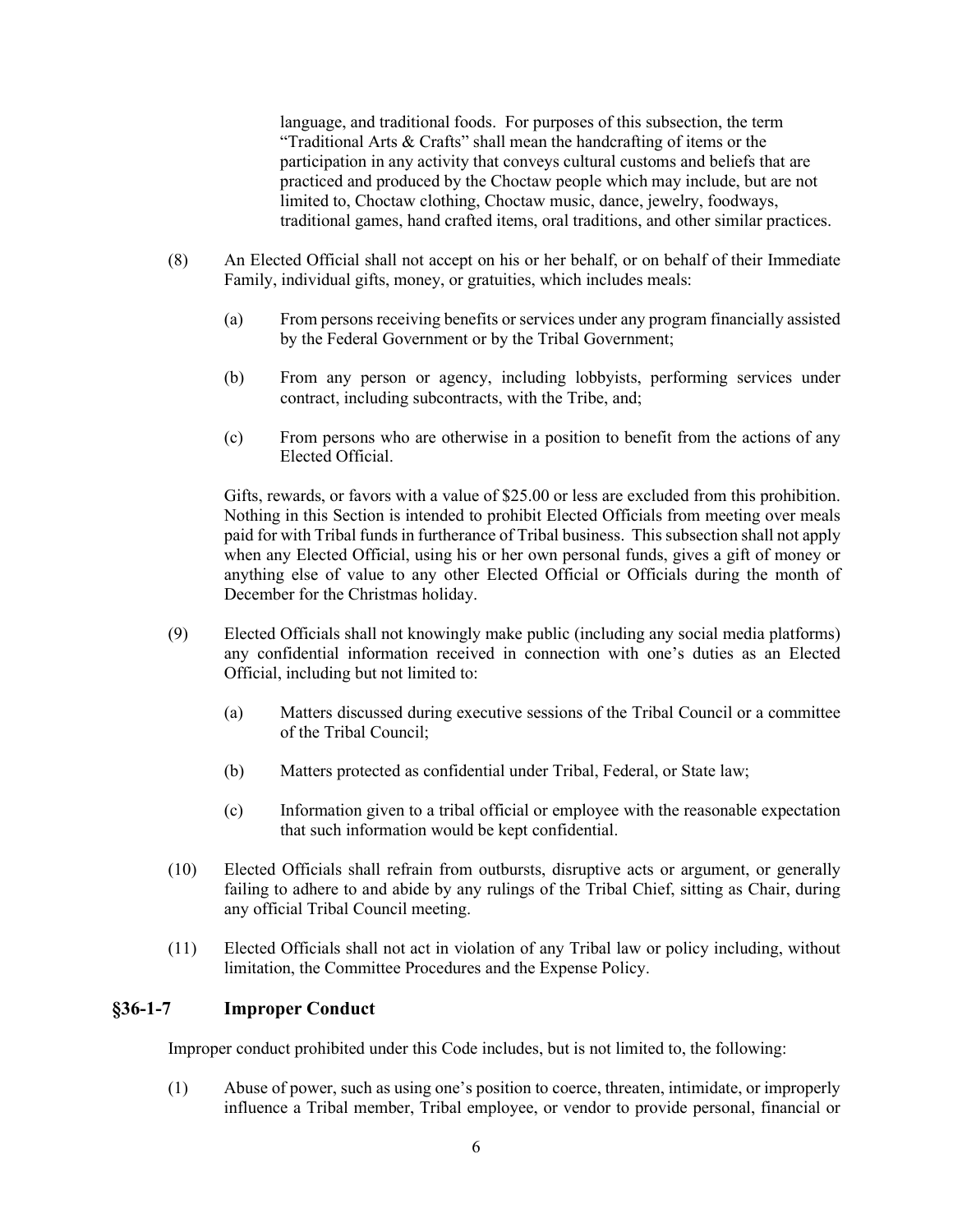political benefit to oneself or Immediate Family, or someone they have business or financial ties to, or for any other purpose, or using one's official title in Tribal government to conduct personal business;

- (2) Unauthorized participation or involvement in any Tribally owned or operated enterprise operations, including, but not limited to, business, employment, and personnel actions or decisions;
- (3) Engaging or using threatening or intimidating actions, words, or behavior directed at any Tribal employee (including on any social media platform, texts, or emails) to coerce the employee to reveal work-related information to the Elected Official outside the appropriate methods of communication or to try to direct any Tribal employee not under the authority of the Elected Official to perform any function or respond to their demands;
- (4) Intoxication or under the influence of illegal drugs while conducting official Tribal business or on business trips paid for by Tribal funds (whether during or after working hours);
- (5) Misappropriation or misuse of Tribal funds or property;
- (6) Unauthorized disclosure, concealing, removing, mutilating, or destroying Tribal records, or copying Tribal records for improper purposes;
- (7) Committing perjury or fraud, including signing and submitting documents with false information;
- (8) Violating the Standards of Conduct or prohibitions against conflict of interest situations established in this Code or any of the other Tribal laws, ordinances, Codes, resolutions, rules, regulations or policies;
- (9) Use of any electronic device (whether Tribally-issued or not) to record any official meeting, conference, or seminar held on Tribal lands unless permission is granted from all those in attendance, or;
- (10) Any other act prohibited by Tribal, Federal or State law that has a direct impact on the ability of the Elected Official to carry out his or her official duties.

#### **§36-1-8 Investigation and Hearing Procedures**

(1) The Tribal Council Officers shall constitute the Hearing Panel (the "Panel") and shall be responsible for investigating and conducting hearings of any alleged violations by an Elected Official under this Code. The Tribal Council Officers shall consist of: the Vice-Chief, the Secretary-Treasurer, and the Committee System Coordinator. However, if any of the Tribal Council Officers is the subject of a complaint, that Officer shall be replaced with the Chairperson of the Judicial Affairs and Law  $&$  Order Committee, with the alternate being the Chairperson of the Congressional and Governmental Affairs Committee. The Vice-Chief (or any replacement for that position) shall serve as the Chair of the Panel. The Office of the Attorney General (the "Attorney General") will represent the Tribe and will present complaints to the Panel under the procedures outlined in this Section.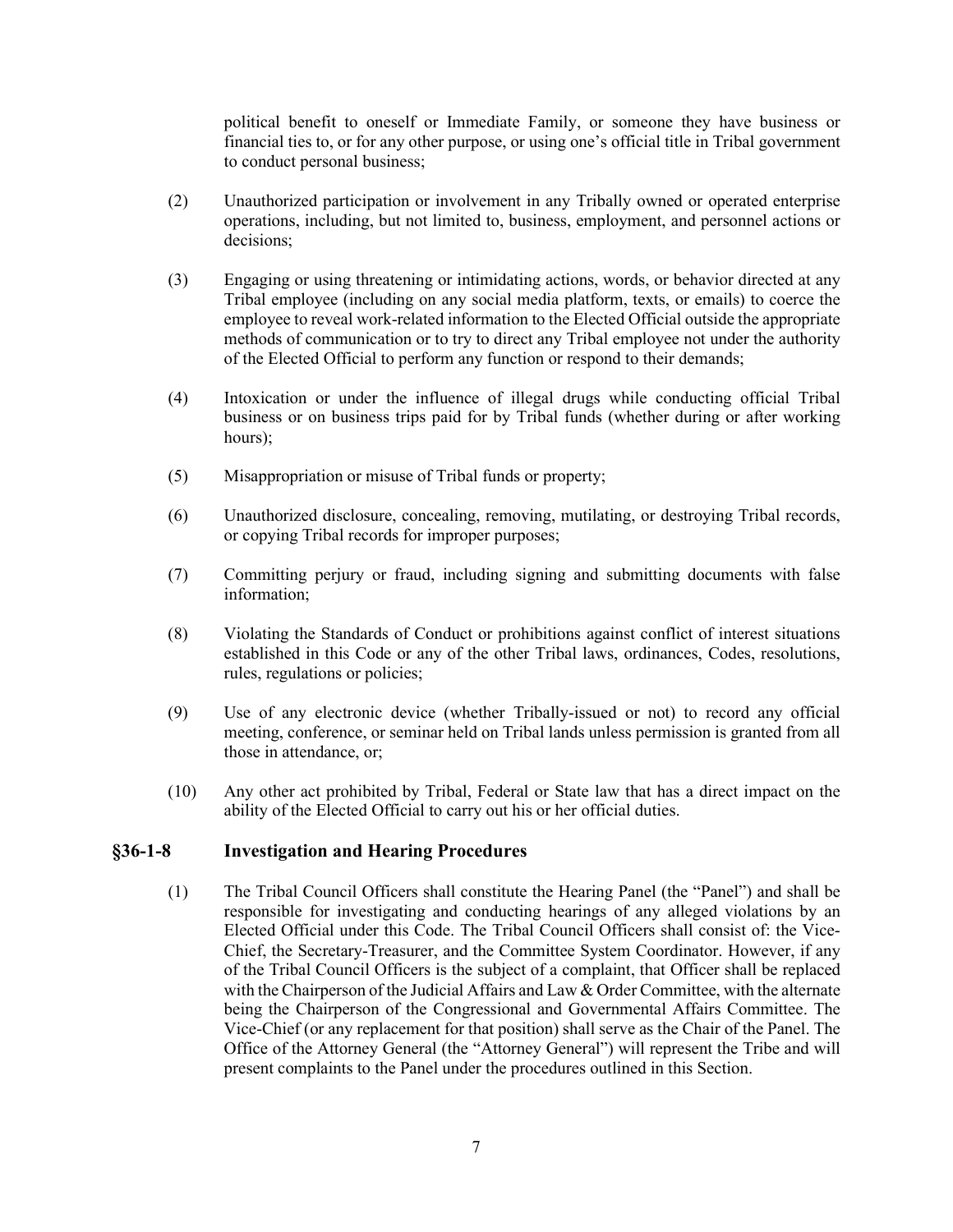- (2) Any violation of this Code shall be described in a written complaint, including the name of the Elected Official, the names of any witness(es), date(s), time(s), and the section(s) of this Code that is alleged to have been violated. A claim in a complaint will not be valid and must be dismissed if the claim is based on an alleged violation that has occurred more than one hundred eighty (180) calendar days prior to the filing of the complaint. Complaints shall be processed in the following manner which afford the subject of the complaint all due process protections and that are based on alleged violations that occur or exist after enactment of this Code:
	- (a) A written complaint shall be submitted to the Attorney General and the Panel by the Tribal Chief, any Council Member, Tribal Member, or Tribal employee who believes that an Elected Official has engaged in any action in violation of this Code. The complaint shall be signed under penalty of perjury and shall identify the Elected Official against whom a complaint is being made, and shall specify the conduct that is alleged to be in violation of this Code. If an allegation involves action that allegedly wronged a person, the person against whom the improper conduct allegedly occurred can only make the complaint. The Elected Official that is the subject of the complaint shall be provided with a copy of the written complaint.
	- (b) The Panel shall perform an initial review in executive session of the allegation and complaint. Such review shall take place and a determination under Subsection (2)(C) made within fifteen (15) business days after the complaint has been submitted. The purpose of the initial review shall be to determine whether the allegation(s) falls within the scope of this Code and whether, assuming the facts alleged are true, said facts would support a determination of being in violation of this Code. The Panel may seek the advice and counsel of the Tribal Council's attorney and the Attorney General. The Elected Official against whom the allegation is made shall not participate in the initial review.
	- (c) If the Panel, upon completion of the initial review, determines that the allegation falls within the scope of this Code and alleges facts which, if true might support a determination of being in violation of this Code, the Panel, by majority vote (vote can only be made out of executive session), may refer the allegation for investigation. However, if the Panel determines that the allegations do not fall within the scope of this Code, or the facts, even if true, do not support a determination of being in violation of this Code, the Panel, by majority vote, may dismiss the complaint and immediately notify the complainant and the Elected Official who is the subject of the complaint.
	- (d) Any investigation may be conducted by the Chair of the Panel or by an independent, outside investigator appointed by the Panel. Any findings of the investigator shall be reported to the Chair of the Panel so that a formal written report can be submitted by the Chair under Subsection 2(F).
	- (e) The Chair of the Panel or its investigator shall have the authority to take testimony under oath, to issue subpoenas, and to compel the production of documents and other evidence. The Elected Official against whom an allegation is made, his/her legal counsel, the complainant, members of the Council, the Tribal Chief, and the Attorney General shall have the right to be present when sworn testimony is given. The Elected Official against whom an allegation is made shall have the right to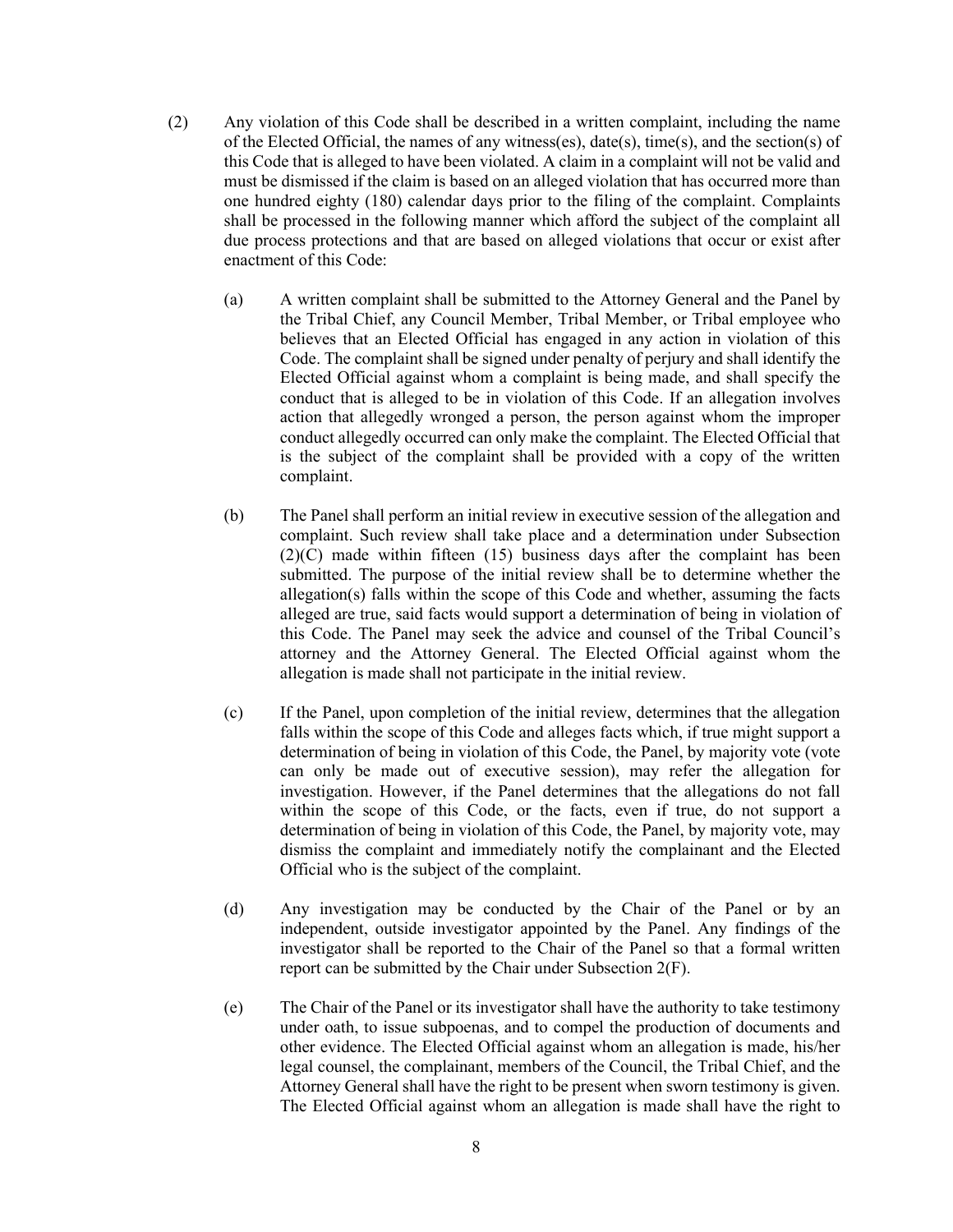submit a written response to any allegations. Any such response shall be submitted to the Panel no later than five (5) business days prior to any hearing set under Subsection 2(H).

- (f) Any investigation performed under this Code shall be completed within twenty (20) business days of the determination by the Panel under Subsection  $(2)(C)$  by the issuance of a written report from the Chair of the Panel to the Panel and the Attorney General which summarizes the evidence, gives an opinion on the issue of whether the allegation is true or false and, if said opinion is that the allegation is true, recommends a sanction, if any, to be imposed on the Elected Official. After the investigation, if the Chair of the Panel determines that the allegations are false or do not have any merit, the Chair shall immediately notify the Panel and the Panel, by majority vote, may dismiss the complaint and immediately notify the complainant and the Elected Official who is the subject of the complaint.
- (g) Upon receipt of the investigation report that does not recommend dismissal, the Panel shall: (i) Send notice, by certified mail, to the Elected Official accused of the violation and the complainant, and; (ii) Set a hearing date and time not less than ten (10) business days and not more than thirty (30) business days from the date of the notice. A copy of the investigation report shall be included with such notice, along with a statement declaring that the report shall be kept confidential and not disclosed to any other person except the Elected Official's legal counsel, if any.
- (h) The Panel shall hold a hearing in a session open to the public and shall be recorded. The results of the investigation, if any, shall be presented to the Panel by the Attorney General. The Panel may hear from any witnesses presented by the complainant and the Elected Official who is the subject of the complaint. The Panel may seek the advice and counsel from the Tribal Council's attorney and the Attorney General. The Elected Official shall be given all opportunity to present a defense against any of the allegations. The Rules of Evidence applicable to civil matters provided in Title VI of the MBCI Code shall be applied in the hearing. The Elected Official member may use legal counsel of his/her choosing, except no attorney with Choctaw Legal Defense shall be used as defense counsel in any of these proceedings or for any appeal. At the conclusion of the hearing, the Panel shall review the evidence and consider a decision and sanction, if any.
- (i) The Panel shall issue a written decision within ten (10) business days after the hearing to determine whether a violation under this Code has occurred. Said decision shall be made by a majority vote. If the Panel decides that a violation has occurred, the Panel shall then decide the appropriate sanction, if any, to impose on the Elected Official who engaged in the conduct. All documents and filings, including the recording of the hearing, shall be maintained as a formal record of the proceedings that may be subject to review by the full Tribal Council under Section 10 of this Code.

#### **§36-1-9 Sanctions**

The Panel may impose a sanction(s) against any Elected Official who is found to have engaged in improper conduct or other act deemed to be in violation of this Code. Such sanctions may include one or more of the following: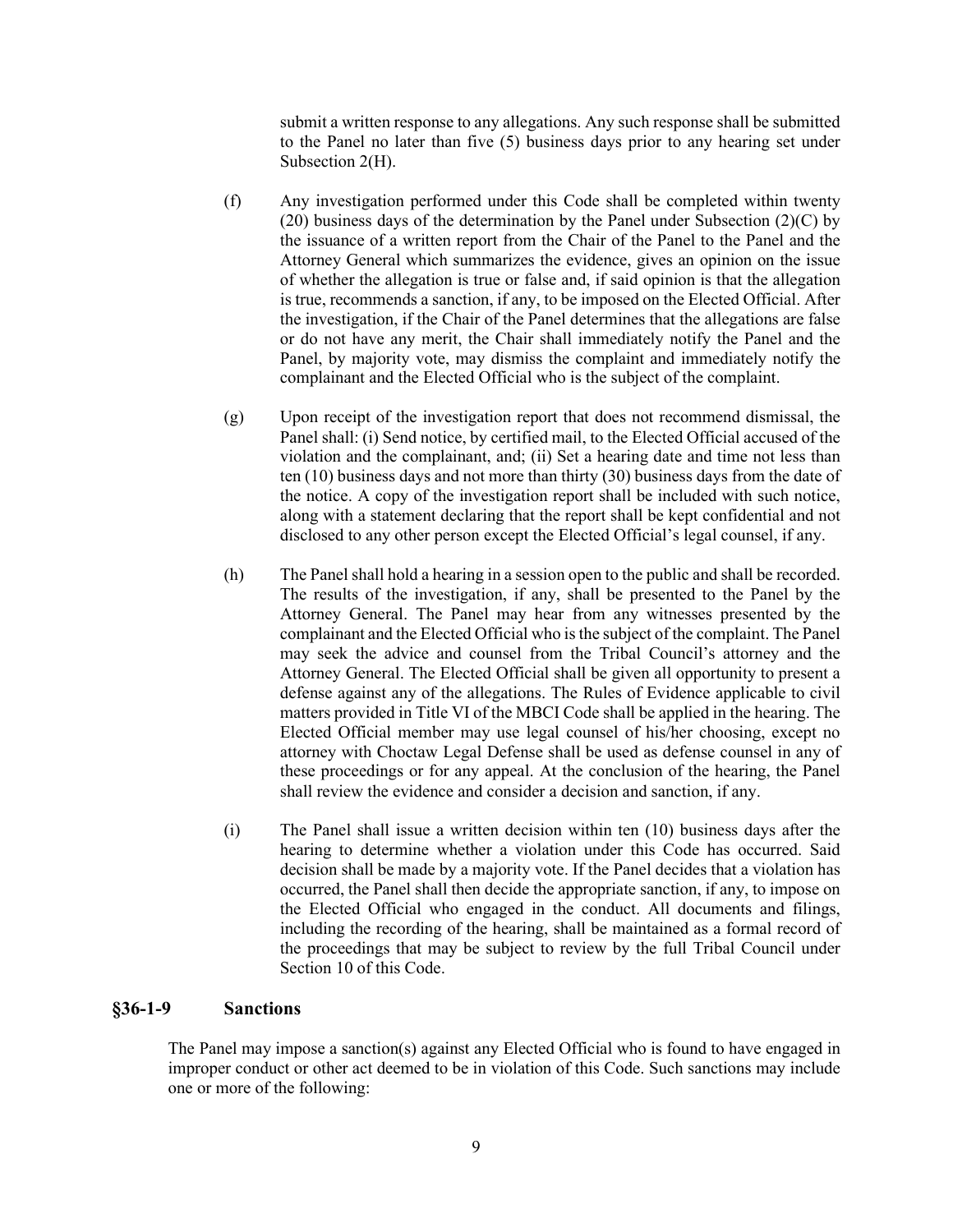- (1) Issuance of a public Reprimand, which is defined as a public censure or condemnation and shall be publicized in the Tribal Community newspaper for two (2) consecutive publication periods and posted on the Tribal website and Facebook page for one (1) month with the name of the Elected Official, a full description of the violation (while maintaining the confidentiality of other individuals and information required by law to remain confidential), and the finding of the Panel;
- (2) A monetary fine of \$1000.00 per violation, which will be imposed only after review and affirmation of the Panel's decision by the full Tribal Council or until the time for seeking Council review has passed with no request for review by the Elected Official. Payment of the fine may be accomplished through deductions from the salary of the Elected Official and shall be deposited back to the Tribe's general revenue account. This Section is not intended to limit the Tribe's ability to impose additional civil or criminal liability against the Elected Officials, if warranted, and this Section does not restrict or limit the Committee System Coordinator from imposing any appropriate discipline against Tribal Council members;
- (3) A temporary suspension of the Elected Official's ability to receive reimbursements for any business-related travel under the Expense Policy or other applicable policy of MBCI;
- (4) Suspension without pay of a Tribal Council member's duties as Chairman of his or her committee for a determined period of time not to exceed two months per violation;
- (5) A temporary suspension of the Elected Official's use of his or her official expense allowance under the Expense Policy or other applicable policy of MBCI;
- (6) Suspension of using any Tribally-issued mobile phone, Ipad, or other equipment, or;
- (7) Any combination of the above sanctions depending on the severity of the violation(s). Tribal Administration, including but not limited to, the Office of Finance and Accounting, is authorized to enforce by applicable and appropriate means any of the above sanctions imposed by the Panel, but only after all appellate remedies under Section 10 have been exhausted by the Elected Official.

# **§36-1-10 Tribal Council Review**

- (1) Any Elected Official who is found by the Panel to have violated this Code and against whom the Panel has imposed sanctions shall have the right to request a review of such determination to the full Tribal Council to be heard at the next Regular Call meeting as part of the meeting agenda, as long there is at least thirty (30) calendar days between the date of filing of the request for review and the date of the Regular Call meeting; otherwise, the review hearing may be held at the next Regular Call meeting. A Special Call meeting, however, may also be established for review of the Panel's decision. The Office of the Attorney General will represent the interests of the Tribe and will defend the Panel's decision, including any sanction(s) imposed, in any appeal.
- (2) The Tribal Council's review in such matters is limited to a determination of whether or not the action taken by the Panel was arbitrary and capricious or in violation of the Tribe's Constitution. The Tribal Council's decision will be in writing and based on a majority vote of the Council to affirm or reject the Panel's decision, including the sanctions to be